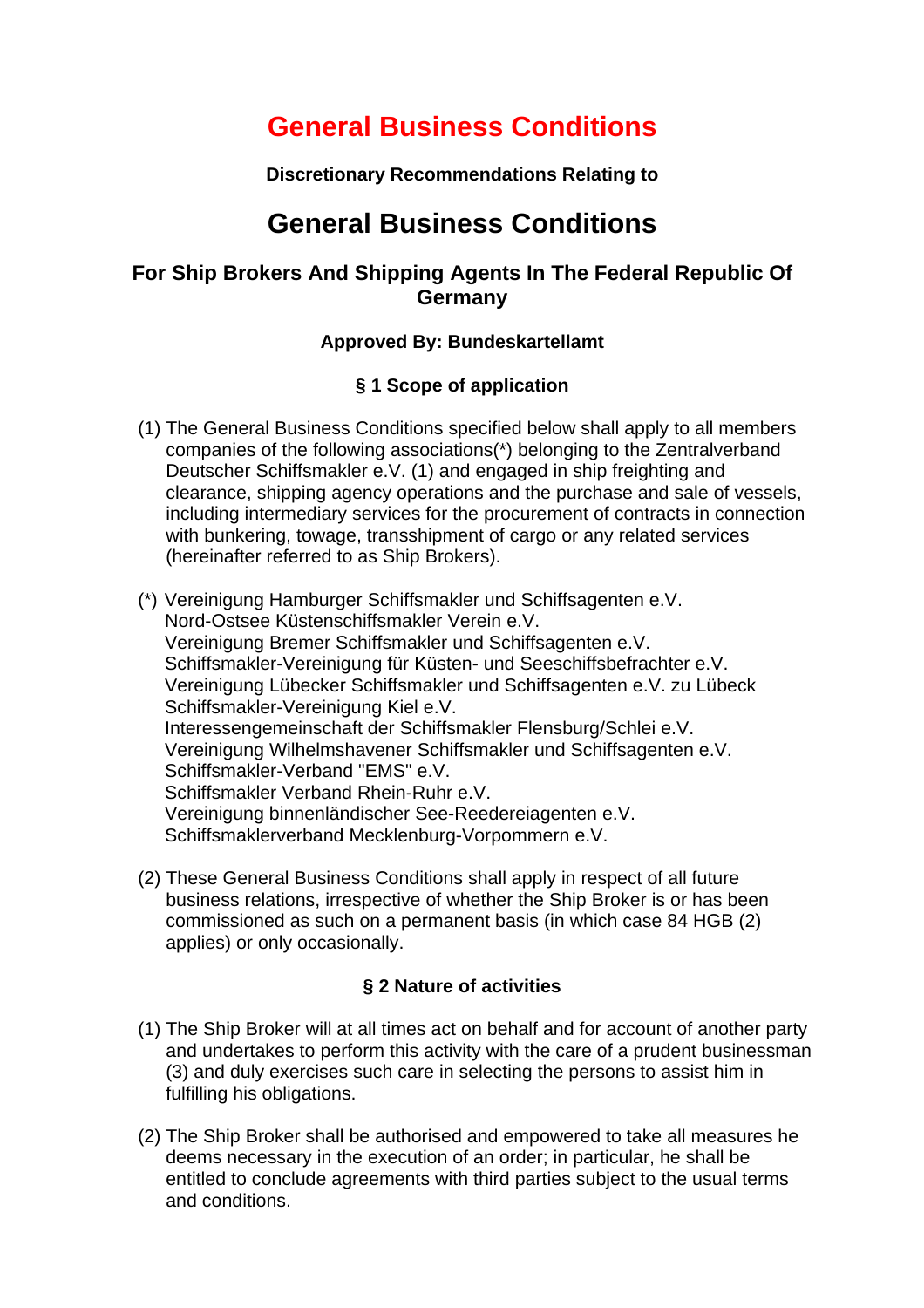- (3) The Ship Broker is exempted from the restriction of 181 BGB (4).
- (4) All offers submitted by the Ship Broker shall remain without engagement until an order is placed unless anything to the contrary was expressly agreed in writing.
- (5) Should the Ship Broker be ordered by his principal to execute pre carriage or on carriage work on ocean transport assignments or any related ancillary activities, irrespective of whether such ancillary activities are based on freight agreements on the part of the principal as stipulated in Bills of Lading, Combined Bills of Lading or Charter Parties, the Ship Broker acts on behalf and for account of his principal at all times.
- (6) If the Ship Broker conducts the activities of a forwarding agent, his liability as such shall be subject to ADSp.<sup>5</sup>
- (7) The Ship Broker must be notified if the goods constituting the subject-matter of the agreement require special treatment and care in terms of loading, storage, receipt, delivery and transportation or may be subject to certain approval and/or notification requirements. This applies in particular to dangerous goods in accordance with the IMDG Code.
- (8) The Ship Broker shall not be bound on behalf of his principal to issue guarantees to third parties, provide collateral security or render any payment for which he has no cover or for which he deems the collateral security available to him to be inadequate.

#### **§ 3 Liability**

- (1) The Ship Broker shall be liable to his principal for damage or loss only if caused through gross negligence or wrongful intent. This also applies to persons who assist him.
- (2) The risk of incomplete, faulty and/or delayed transmission of messages, particularly when employing the postal services, radio, telephone, telex, facsimile or data transmission or telegraphic communications, shall be borne by the principal.
- (3) The Ship Broker shall not be liable for any losses occasioned by exchangerate fluctuations.
- (4) The Ship Broker shall not be liable for any conventional penalties or fines and the like that may be imposed on the principal.
- (5) In the event that the Ship Broker is held liable, the extent of such liability shall be limited to the sum of DM 50,000.00 for each particular case of loss or damage. This limit liability shall not apply if the damage is attributable to malicious intent or gross negligence on the part of the Ship Broker or the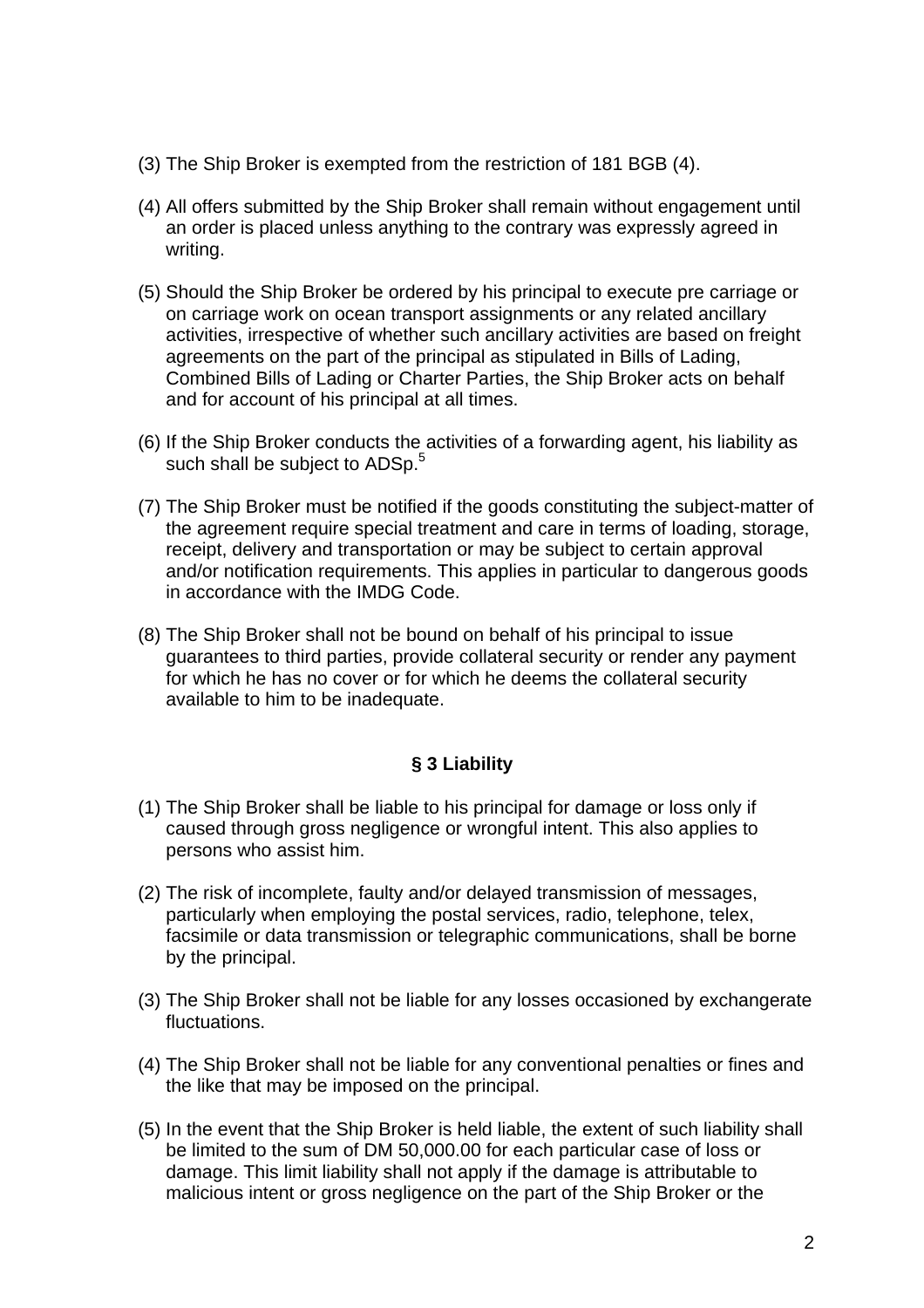latter´s managerial staff or if the damage is the typical result of an intentional or grossly negligent infringement of a primary contractual obligation by the Ship Broker´s authorised employees. The onus of proof in this respect shall rest on the principal.

#### **§ 4 Remuneration/Accounts receivable**

- (1) In return for his activities, the Ship Broker shall be remunerated to an extent freely negotiable unless such remuneration is subject to a scale established by collective bargaining or to statutory regulations. Such remuneration shall be payable immediately after invoicing.
- (2) The Ship Broker shall be entitled to a commission of at least 2.5 % for all guarantees he may be required to assume and/or out-of-pocket expenses he may incur, regardless of the claim for reimbursement he may already have in respect of all expenses such as interest, bank charges an the like.
- (3) Foreign-currency-denominated claims by the Ship Broker or invoices issued by him in foreign currency shall entitle him, at his own discretion, either to require payment in that particular foreign currency or in DM at the current exchange rate – again, at the Ship Broker´s discretion – either on the invoice date or on the date of payment.
- (4) The Ship Broker shall be entitled to pay any freight invoices denominated in foreign currency or any other claims or receivables he may collect on behalf of his principal in DM at the rate prevailing on the date of such payment.
- (5) Any of the Ship Broker´s claims outstanding not paid by the principal within 30 days of the invoice date shall bear 1 % interest on arrears per month as of the invoice date.
- (6) The Ship Broker shall be entitled to apply the funds collected by him on his principal´s behalf (in particular, freight collections) in satisfaction of any claims he may have on the principal.
- (7) The Ship Broker may require payment in advance.
- (8) Any expenses arising in connections with, or as a result of, any transfers by, to or on behalf of the principal shall be assumed by the principal.

## **§ 5 Set-off, retention and lien**

- (1) The Ship Broker shall e entitled to satisfy his claims by set-off at any time such claims become due and payable; furthermore, he shall have a right of retention.
- (2) The Ship Broker is hereby granted a contractually agreed right of lien to all assets of his principal in the Ship Broker´s possession, or which he may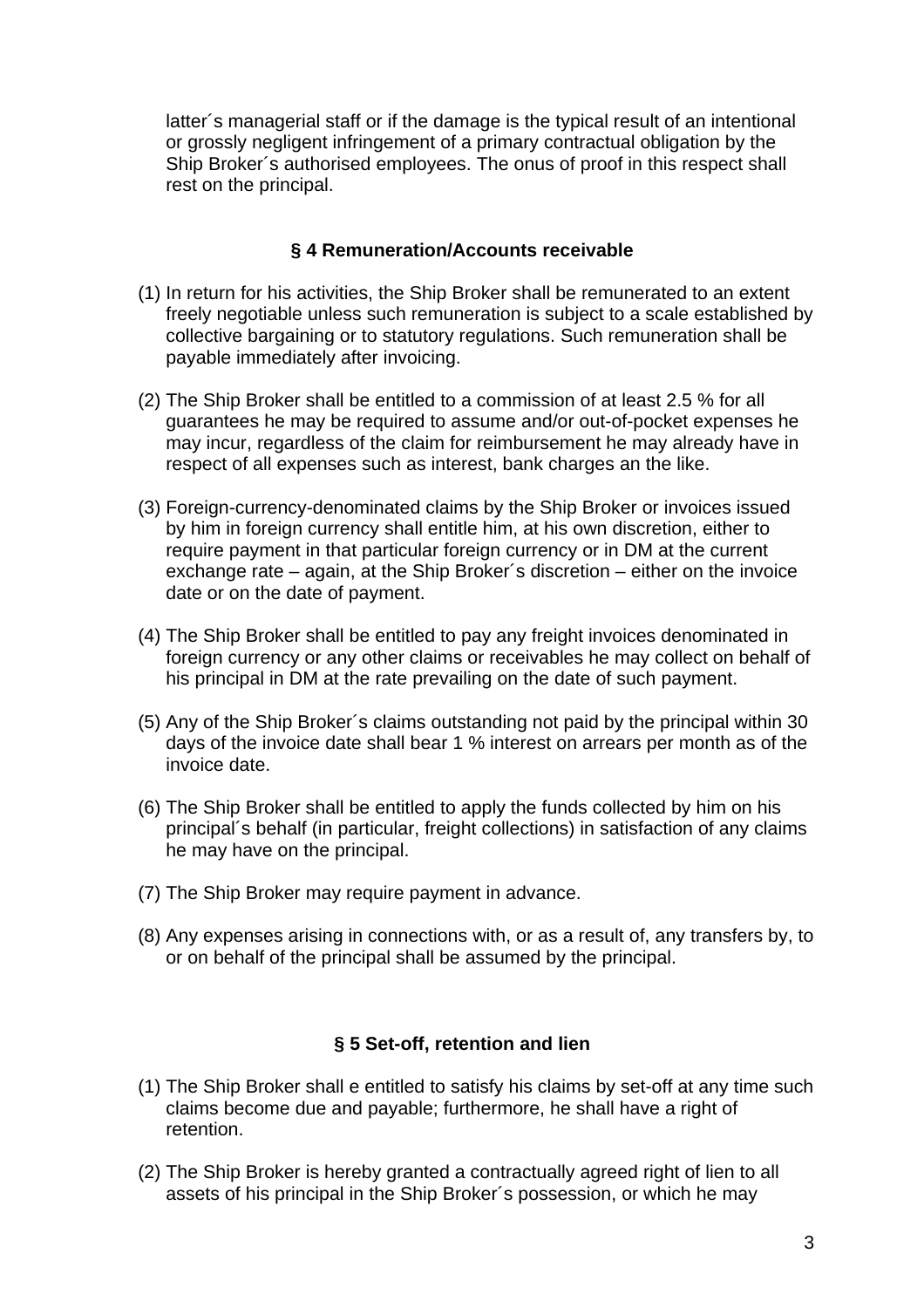acquire possession of, in respect of all claims he may have on the principal, irrespective of the reason for such claims or the time at which they arose.

(3) The Ship Broker shall be entitled to realise any of the principal´s assets in his possession at his own discretion, either by free sale or public auction if, after a period of 30 days has elapsed from the time the Ship Broker sent the principal a final notice by registered mail providing for a final term for payment of 20 days, the principal fails either to render payment or provide collateral security of a nature or extent considered adequate by the Ship Broker.

## **§ 6 Prescription under Statue of limitations**

- (1) All claims on the Ship Broker, regardless of the legal basis of such claims, shall lapse unless filed and made pending in court within six month.
- (2) The period of prescription shall begin to run once the claim arises, and if the claim is based on a case of loss or damage, at the time at which the person entitled is actually notified of such loss or damage or could reasonably be expected to have obtained knowledge thereof.

## **§ 7 Jurisdiction**

- (1) Any disputes with the Ship Broker shall be subject to the exclusive jurisdiction of the competent court of his registered place of business as evidenced by registration in the Commercial Register.
- (2) The Ship Broker´s overall performance, even if wholly or partly rendered abroad, shall be subject exclusively to the laws of the Ferderal Republic of Germany.

## **§ 8 Concluding provision (severability)**

Any invalidity of individual clauses of the terms and conditions specified above shall not lead to the remaining terms and conditions being invalidated. Dated at Hamburg, August 1993

#### **Copyright and sole right to sell:**

Zentralverband Deutscher Schiffsmakler e.V. Schopenstehl 15, 20095 Hamburg E-Mail: Info@schiffsmakler.de Phone: +49 40 / 32 60 82 Telefax: +49 40 / 33 19 95 The General Business Conditions are available in German and English and free of charge.